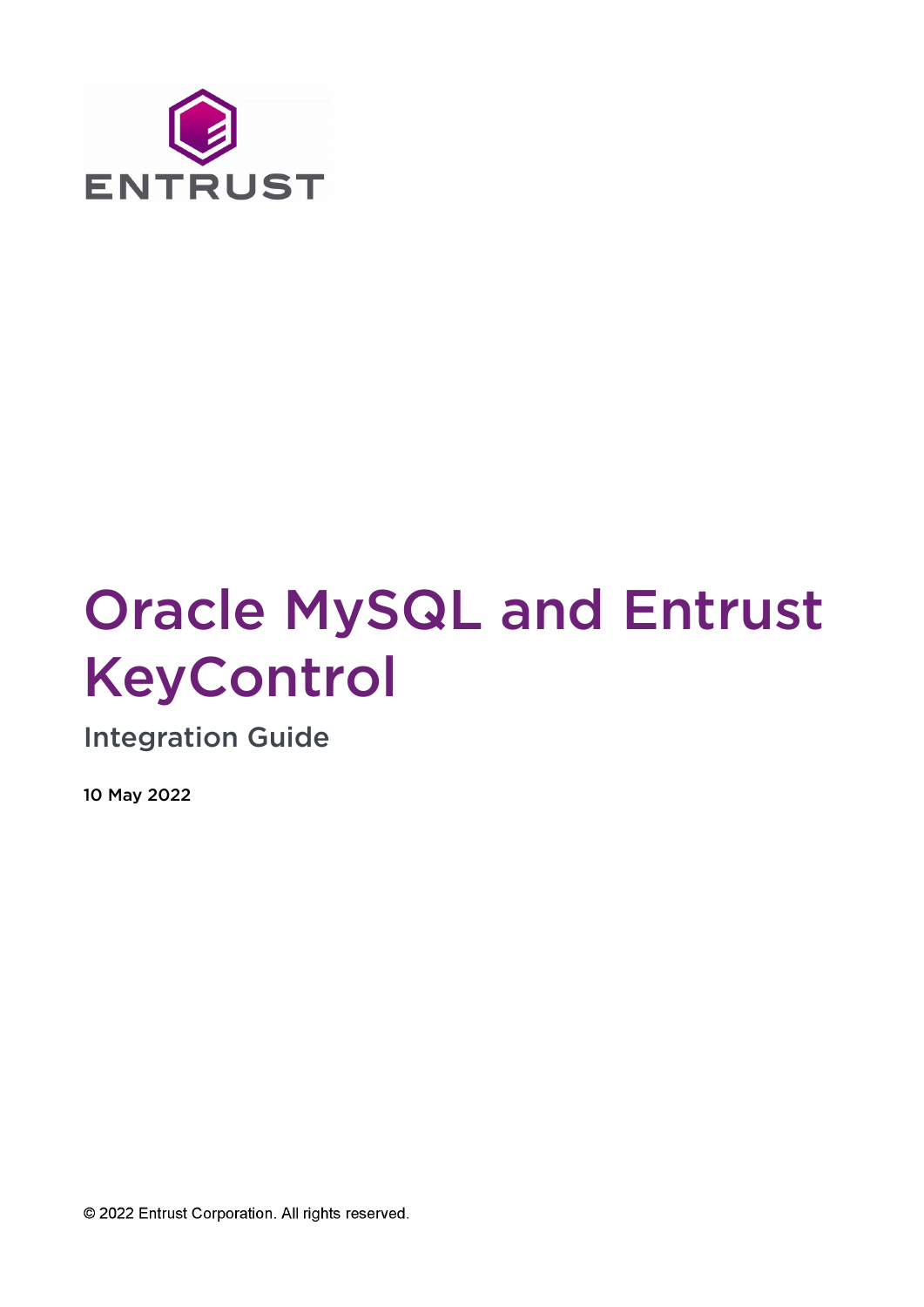## **Contents**

| 2.3. Create the KMIP Tenant for Oracle MySQL in KeyControl  4             |
|---------------------------------------------------------------------------|
|                                                                           |
|                                                                           |
|                                                                           |
| 2.7. Import the KeyControl KMIP Certificates to the keyring oky plugin  8 |
|                                                                           |
| 2.9. Use keyring_okv plugin to create encrypted tables 10                 |
|                                                                           |
|                                                                           |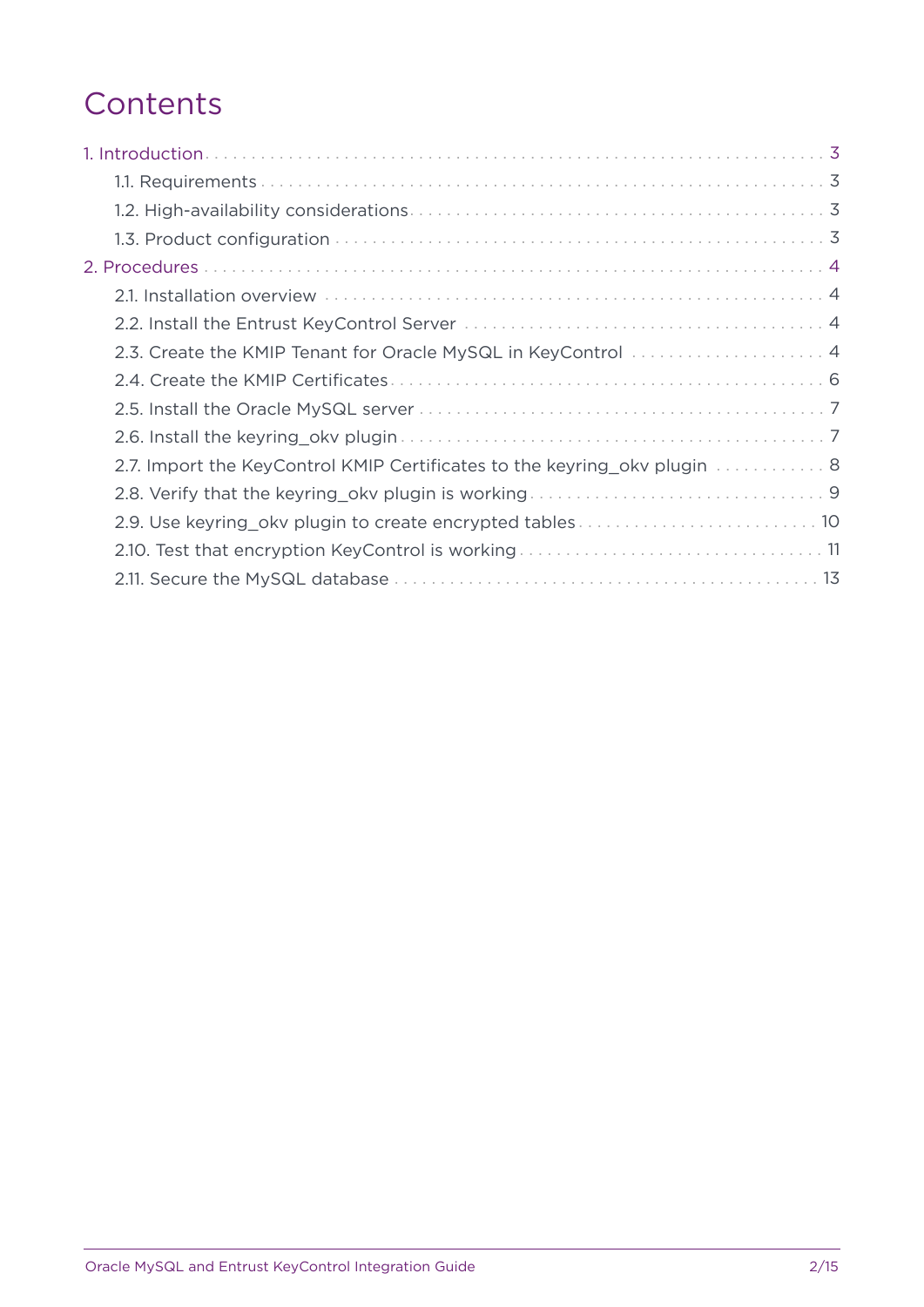# <span id="page-2-0"></span>1. Introduction

Oracle MySQL Enterprise Server is compatible with the Entrust KeyControl solution. This document describes the configuration of Oracle MySQL Enterprise Server 8.0.29 for integration with the Entrust KeyControl 5.5 key management solution. Entrust KeyControl can serve as a key manager MySQL encryption by using the open standard Key Management Interoperability Protocol (KMIP).

#### <span id="page-2-1"></span>1.1. Requirements

• Entrust KeyControl version 5.5 or later.

An Entrust KeyControl license is required for the installation. You can obtain this license from your Entrust KeyControl and Oracle MySQL account team or through Entrust KeyControl customer support.

• MySQL Enterprise Server 8.0.29 or later.

### <span id="page-2-2"></span>1.2. High-availability considerations

The Entrust KeyControl solution uses an active-active deployment, which provides highavailability capability to manage encryption keys. Entrust recommends this deployment configuration. In an active-active cluster, changes made to any KeyControl node in the cluster are automatically reflected on all nodes in the cluster. For information about the Entrust KeyControl solution, see the [Entrust KeyControl Product Overview.](https://docs.hytrust.com/DataControl/5.5/Online/Content/Books/aaCommon/Product-Overview/KeyControl.html)

## <span id="page-2-3"></span>1.3. Product configuration

The integration between the Oracle MySQL Enterprise Server, Entrust KeyControl, and nShield HSM has been successfully tested in the following configurations:

| <b>Product</b>                 | <b>Version</b>        |
|--------------------------------|-----------------------|
| CentOS Linux 8                 | 4.18.0-383.el8.x86 64 |
| Oracle MySQL Enterprise Server | 8.0.29                |
| Entrust KeyControl             | 5.5                   |
| MySQL Keyring okv library      | 1.10                  |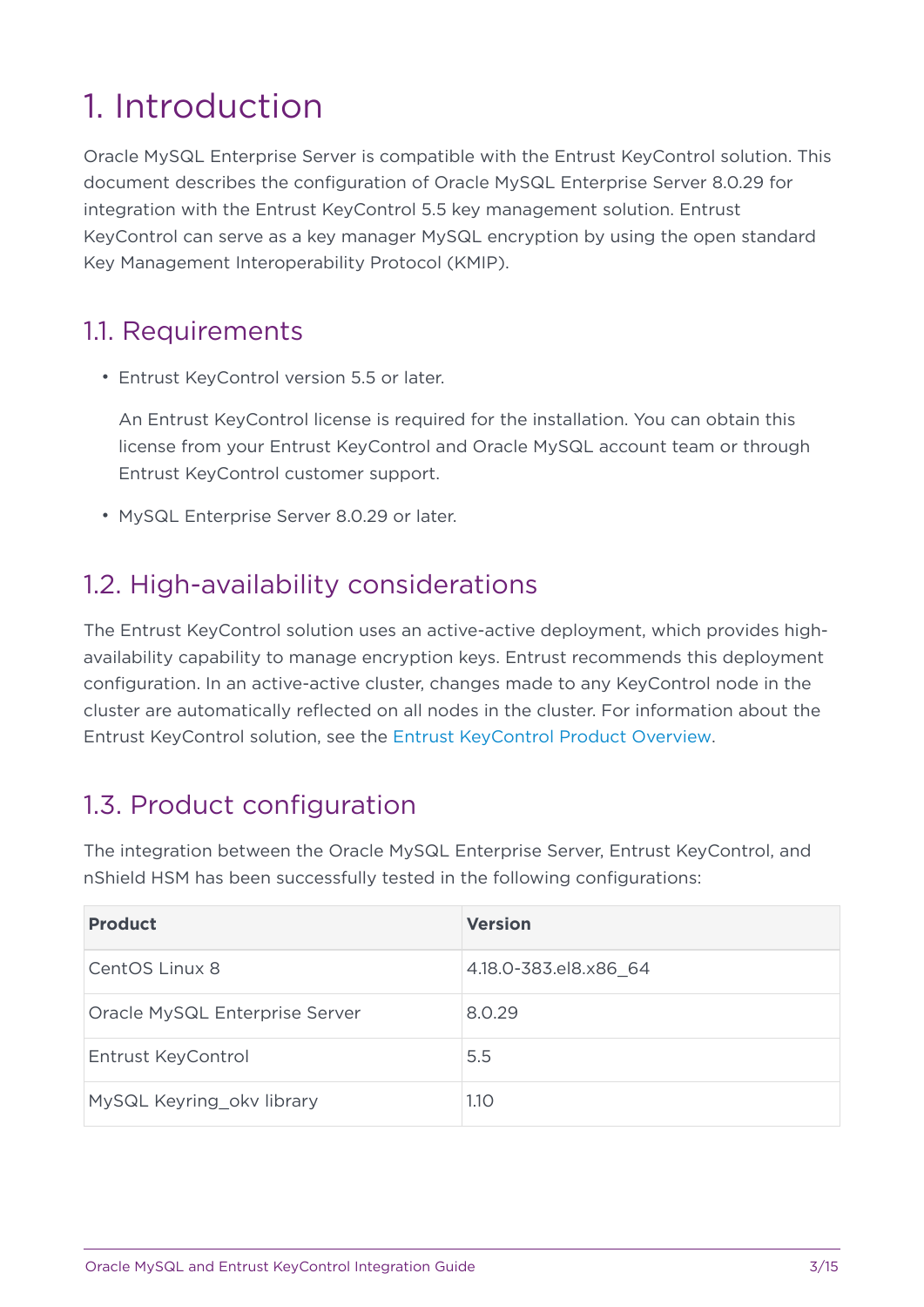# <span id="page-3-0"></span>2. Procedures

#### <span id="page-3-1"></span>21 Installation overview

Follow these steps to integrate Oracle MySQL Enterprise Server with Entrust KeyControl.

- 1. [Install the Entrust KeyControl Server.](#page-3-2)
- 2. [Create the KMIP Tenant for Oracle MySQL in KeyControl.](#page-3-3)
- 3. [Create the KMIP Certificates](#page-5-0).
- 4. [Install the Oracle MySQL server.](#page-6-0)
- 5. [Install the keyring\\_okv plugin](#page-6-1).
- 6. [Import the KeyControl KMIP Certificates to the keyring\\_okv plugin.](#page-7-0)
- 7. [Verify that the keyring\\_okv plugin is working](#page-8-0).
- 8. Use keyring okv plugin to create encrypted tables.
- 9. [Test that encryption KeyControl is working](#page-10-0).
- 10. [Secure the MySQL database.](#page-12-0)

#### <span id="page-3-2"></span>2.2. Install the Entrust KeyControl Server

Follow the installation instructions for the Entrust KeyControl Server installation and configuration. These instructions can be found in the Entrust KeyControl Integration Guide located in the [Entrust Documentation site](https://entrust.com/documentation). Search for the Entrust KeyControl nShield HSM Integration Guide, which documents the setup process. Set up the KeyControl server as a KMIP server according to the guide.



This solution uses external key management. The KeyControl server is the KMIP server and Oracle MySQL is the KMIP client.

## <span id="page-3-3"></span>2.3. Create the KMIP Tenant for Oracle MySQL in KeyControl

To use external key management, MySQL requires an external key management server such as the Entrust KeyControl server. Certificates are required to facilitate the KMIP communications from the KeyControl server to Oracle MySQL and conversely. To be able to create these certificates, you need to have the KMIP tenant for the application in KeyControl.

Now that Entrust KeyControl is installed, create a KMIP Tenant in KeyControl for Oracle MySQL: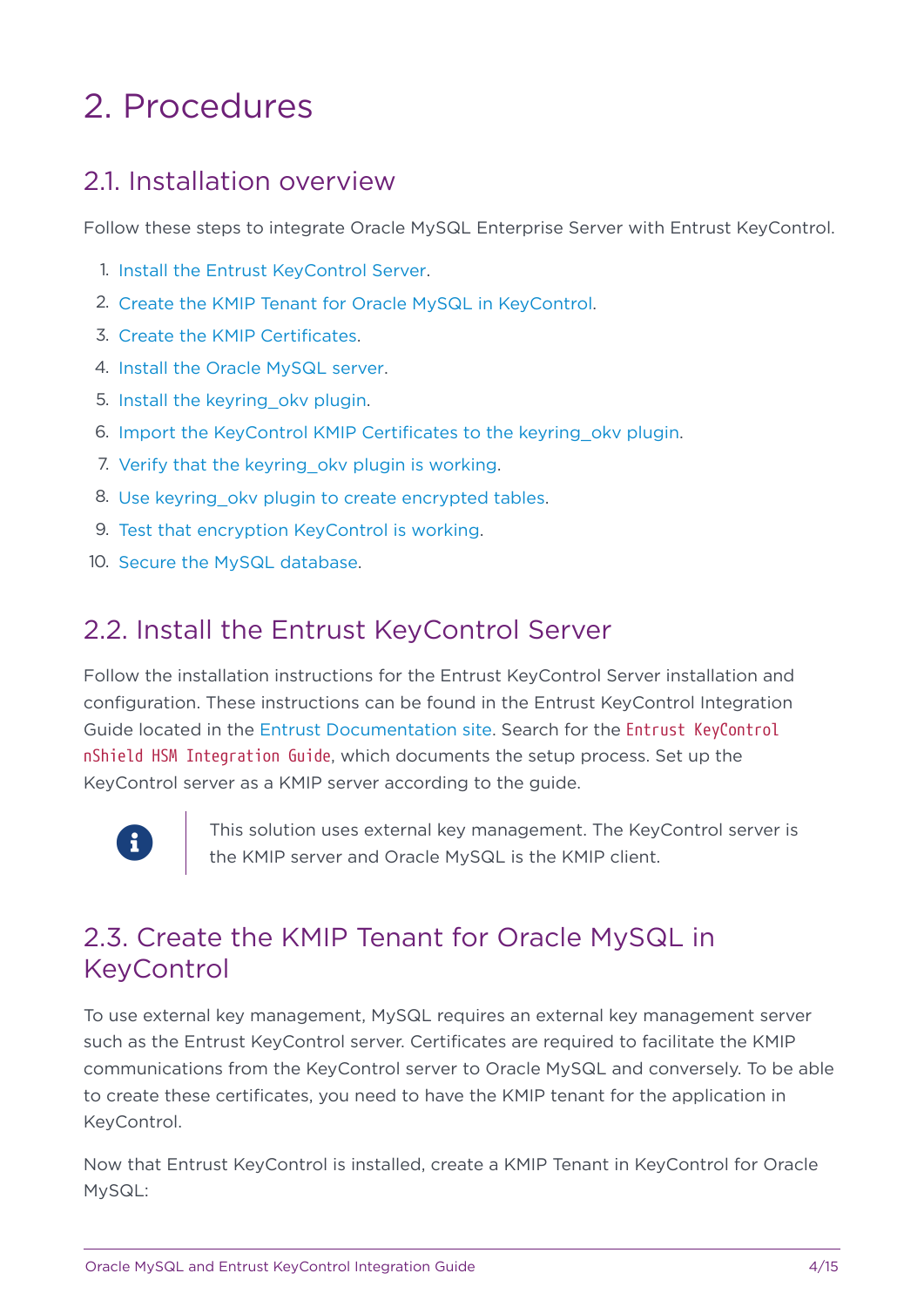1. Log in to the KeyControl instance.

Point your browser to the KeyControl administration URL: **<http://xx.xxx.xx.xxx>** 

2. Log in as **secroot** and go to the **KMIP** page of the application:



3. Select **Actions > Create a KMIP Tenant**.

The **Create a KMIP Tenant** dialog appears.

- 4. In the **About** tab, enter the tenant name information:
	- a. For **Name**, enter **OracleMySQL**.
	- b. Optionally, enter a **Description**.
- 5. Select **Next**.
- 6. In the **Admin** tab, provide an Active Directory:
	- a. For **Active Directory**, select **Other Active Directory**.
	- b. In **Active Directory Domain**, select **"+"**.

The **KMIP Active Directory Domain** dialog appears.

- c. For **Domain Name**, enter the name of the domain. For example, : **example.com**.
- d. In **Domain Controllers**, select **"+"**.

The **Add Domain Controller** dialog appears.

For **Server URL**, select **LDAP** and enter the FQDN/IP of the Active directory server: **xx.xxx.xx.xx**.

Then select **Save and Close**.

- e. Select **Save and Close** on the **KMIP Active Directory Domain** dialog.
- f. For **Admin**, select **User**.
- g. For **Name**, enter the name of the Active Directory user that will be the administrator of the tenant: **htuser@example.com**.
- h. For **Email**, enter the email of the administrator user.
- i. Select **Create**.

The new KMIP tenant is created and appears in the list of tenants.

7. Select the tenant to see its details.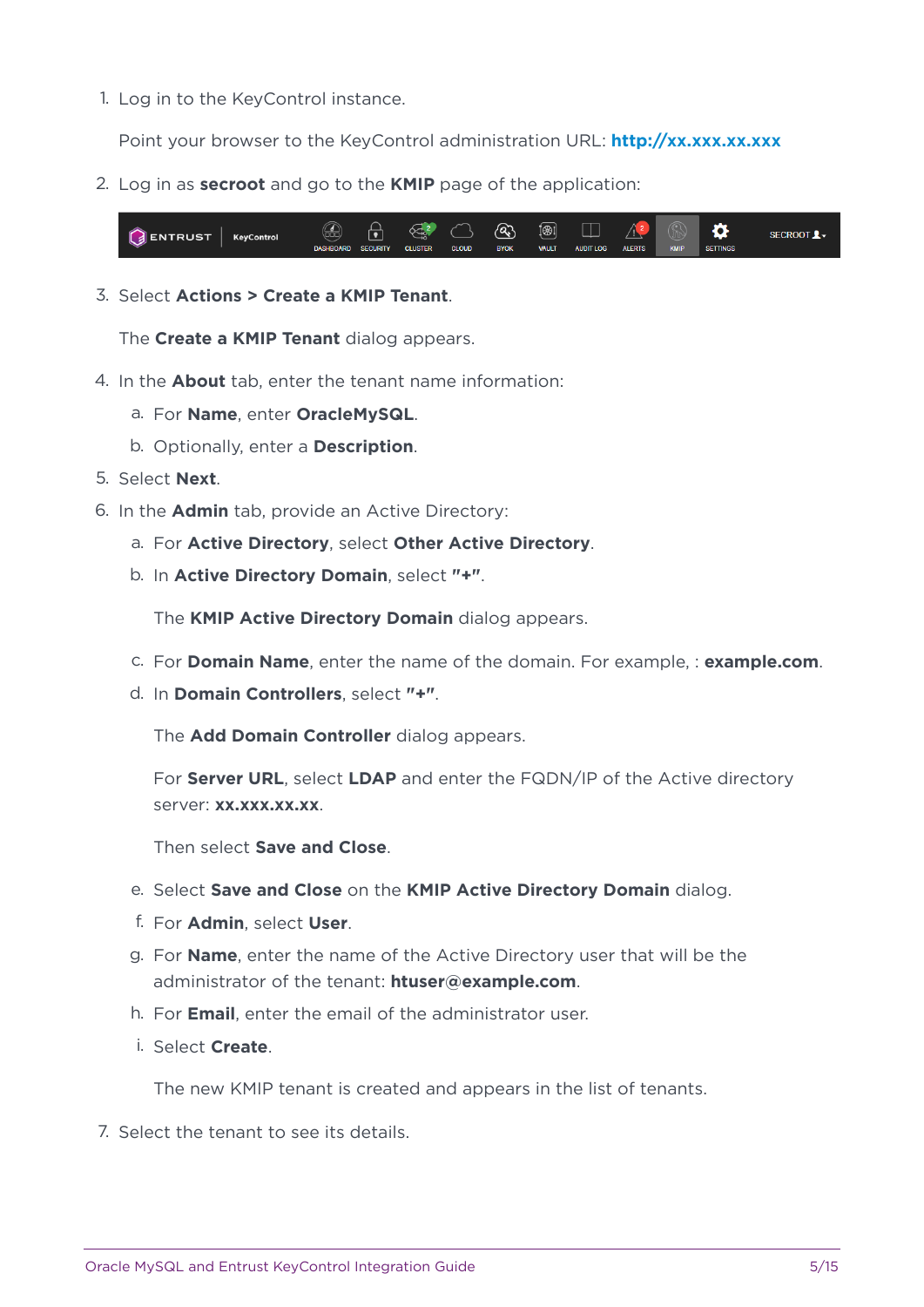| <b>Details</b>                        |                                                       |
|---------------------------------------|-------------------------------------------------------|
| Name:                                 | OracleMySql                                           |
| Description:                          | <b>No Description</b>                                 |
| Active Directory Domain: <sup>6</sup> | .COM (View details)                                   |
| Admin User:                           | $\triangle$ htuser $\omega$<br>.com                   |
| Admin Email:                          | @<br>com                                              |
| Tenant Login: 0                       | /kmipui/fbc5932f-f1df-45aa-<br>Copy URL               |
| Tenant API URL: <b>O</b>              | /kmipTenant/1.0/Login/fbc5932f-f1df-45aa-<br>Copy URL |

8. Copy the **Tenant Login** URL.

The tenant login URL will be used to log in to the **Tenant Administration** page in KeyControl.

#### <span id="page-5-0"></span>2.4. Create the KMIP Certificates

To be able to establish trust between the KeyControl and Oracle MySQL, you must create certificates in KeyControl and upload/import them into the configuration of Oracle MySQL.



Entrust tested using certificates without password protection. The MySQL online documentation describes the steps needed to use a password-protected keyring\_okv key, see [Password-Protecting the](https://dev.mysql.com/doc/mysql-security-excerpt/8.0/en/keyring-okv-plugin.html#keyring-okv-encrypt-key-file) [keyring\\_okv Key File.](https://dev.mysql.com/doc/mysql-security-excerpt/8.0/en/keyring-okv-plugin.html#keyring-okv-encrypt-key-file)

- 1. Access the KeyControl web interface using the **Tenant Administration** URL you copied in the previous section.
- 2. Log in using the Tenant administrator user that you configured during the tenant creation process: **htuser@example.com**. Provide the user Active Directory password.
- 3. Select **Security > Client Certificates**.

The **Manage Client Certificate** dialog appears.

4. Select **"+"** on the right to create a new certificate.

The **Create Client Certificate** dialog appears.

- 5. In the **Create Client Certificate** dialog, enter the following information:
	- a. For **Certificate Name**, enter a name for the certificate: **keyringokv**.
	- b. For **Certificate Expiration**, set the date on which you want the certificate to expire.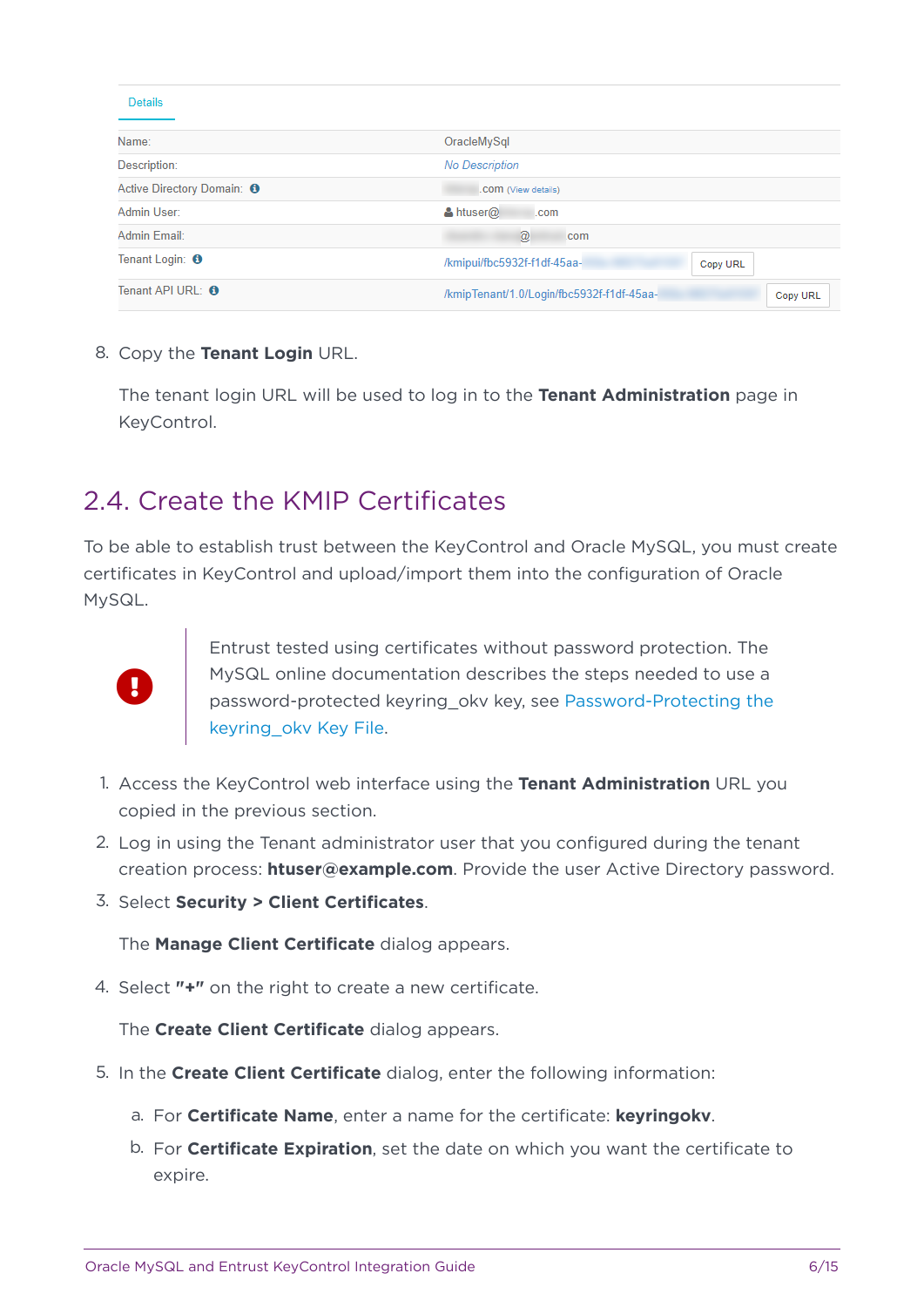c. Select **Create**.

The new certificate appears in the **Manage Client Certificate** dialog.

6. Select the certificate and select **Download** to download the certificate.

The certname <datetimestamp>.zip downloads. This file contains a user certification/key file called certname.pem and a server certification file called cacert.pem.

7. Unzip the file so that you have these files available to upload to the MySQL server.

After you create and download these certificates, you need to upload or import them into the MySQL server. First, [Install the Oracle MySQL server.](#page-6-0)

#### <span id="page-6-0"></span>2.5. Install the Oracle MySQL server

The process for installing the Oracle MySQL Enterprise Edition depends on the operating system on which you are installing it. See the [Oracle online documentation](https://dev.mysql.com/doc/refman/8.0/en/installing.html) for details on how to install Oracle MySQL Enterprise Edition in your environment.

### <span id="page-6-1"></span>2.6. Install the keyring oky plugin

The keyring okv plugin is a KMIP 1.1 plugin for KMIP-compatible back-end keyring storage products, such as Entrust KeyControl. It is available in MySQL Enterprise Edition distributions.

The configuration directory used by keyring oky as the location for its support files should have a restrictive mode and be accessible only to the account used to run the MySQL server. For example, on Unix and Unix-like systems, to use the /usr/local/mysql/mysql-keyring-okv directory, the following commands, executed as root, create the directory and set its mode and ownership:

```
cd /usr/local
sudo mkdir -p mysql/mysql-keyring-okv/ssl
sudo chmod -R 750 mysql
sudo chown -R mysql mysql
sudo chgrp -R mysql mysql
```
To be usable during the server startup process, the keyring\_okv plugin must be loaded using the --early-plugin-load option. Also, set the keyring oky conf dir system variable to tell keyring\_okv where to find its configuration directory. Edit the /etc/my.cnf file and add the plugin into the mysqld section:

[mysqld] early-plugin-load=keyring\_okv.so keyring\_okv\_conf\_dir=/usr/local/mysql/mysql-keyring-okv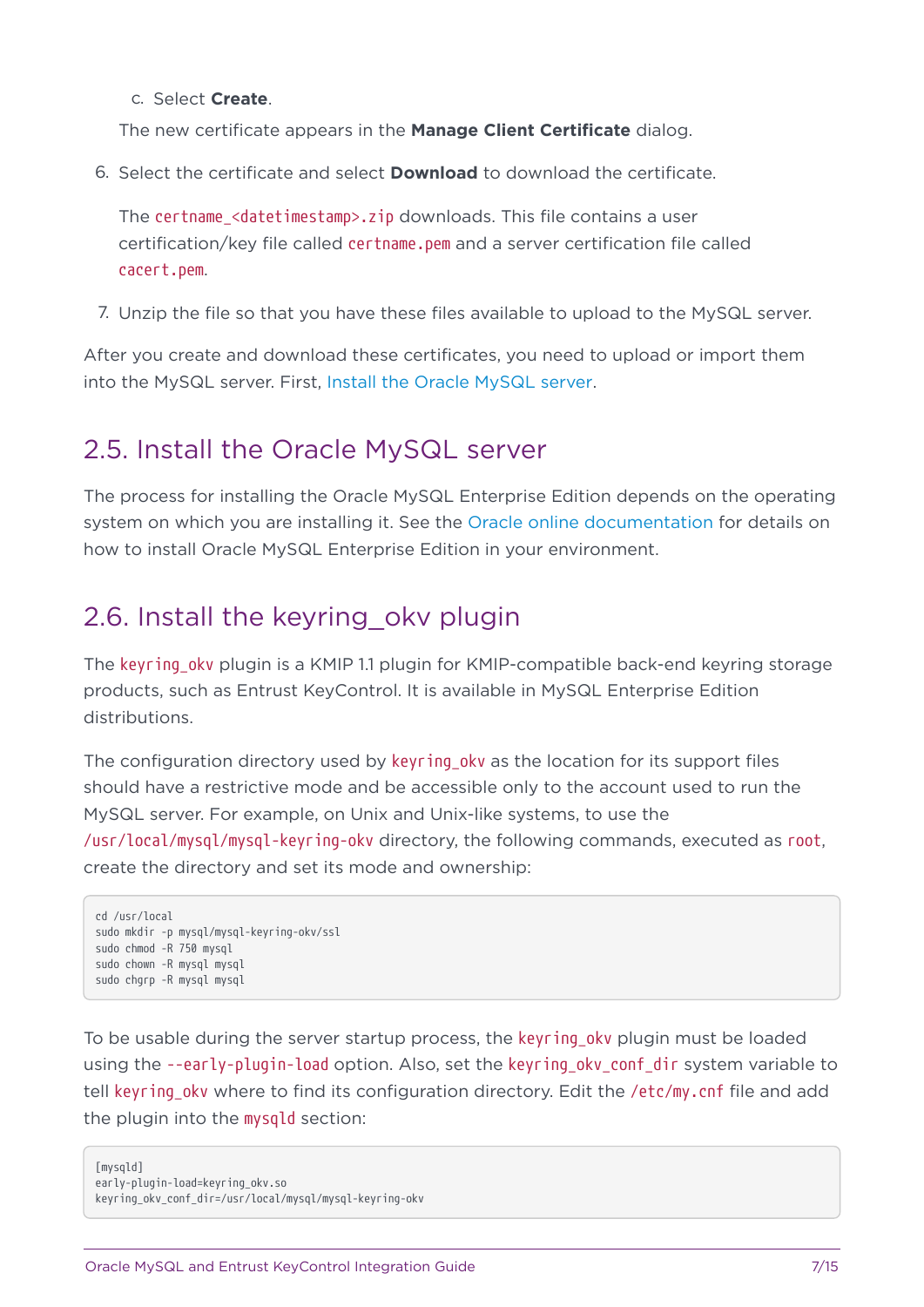### <span id="page-7-0"></span>2.7. Import the KeyControl KMIP Certificates to the keyring\_okv plugin

The certificates must be installed before running the keyring\_okv plugin, so that the plugin can be initialized.

1. Import the certificates into the configuration directory for the keyring\_okv plugin.

The following files need to be imported:

- A <cert\_name>.pem file that includes both the client certificate and private key. The administrator needs to open this single file and paste the two sections of the file into the cert.pem and key.pem files in the /usr/local/mysql/mysql-keyring-okv/ssl directory.
	- The client certificate section of the <cert\_name>.pem file includes the lines "-----BEGIN CERTIFICATE-----" and "-----END CERTIFICATE-----" and all text between them.

Open or create /usr/local/mysql/mysql-keyring-okv/ssl/cert.pem and paste "-----BEGIN CERTIFICATE-----" and "-----END CERTIFICATE-----" and all text between them into this file. Make sure it has a carriage return at the end of the file.

■ The private key section of the <cert\_name>.pem file includes the lines "-----BEGIN PRIVATE KEY-----" and "-----END PRIVATE KEY-----" and all text in between them.

Open or create /usr/local/mysql/mysql-keyring-okv/ssl/key.pem and paste "-----BEGIN CERTIFICATE-----" and "-----END CERTIFICATE-----" and all text between them into this file. Make sure it has a carriage return at the end of the file.

◦ A cacert.pem file, which is the root certificate for the KMS cluster. It is always named cacert.pem.

This file needs to be copied to /usr/local/mysql/mysql-keyring-okv/ssl/CA.pem.

2. In the configuration directory, create a file named okvclient.ora. It should have following format:

```
SERVER=xxx.xxx.xxx.xxx:5696
STANDBY_SERVER=xxx.xxx.xxx.xxx:5696
```
#### STANDBY SERVER is optional.

For example: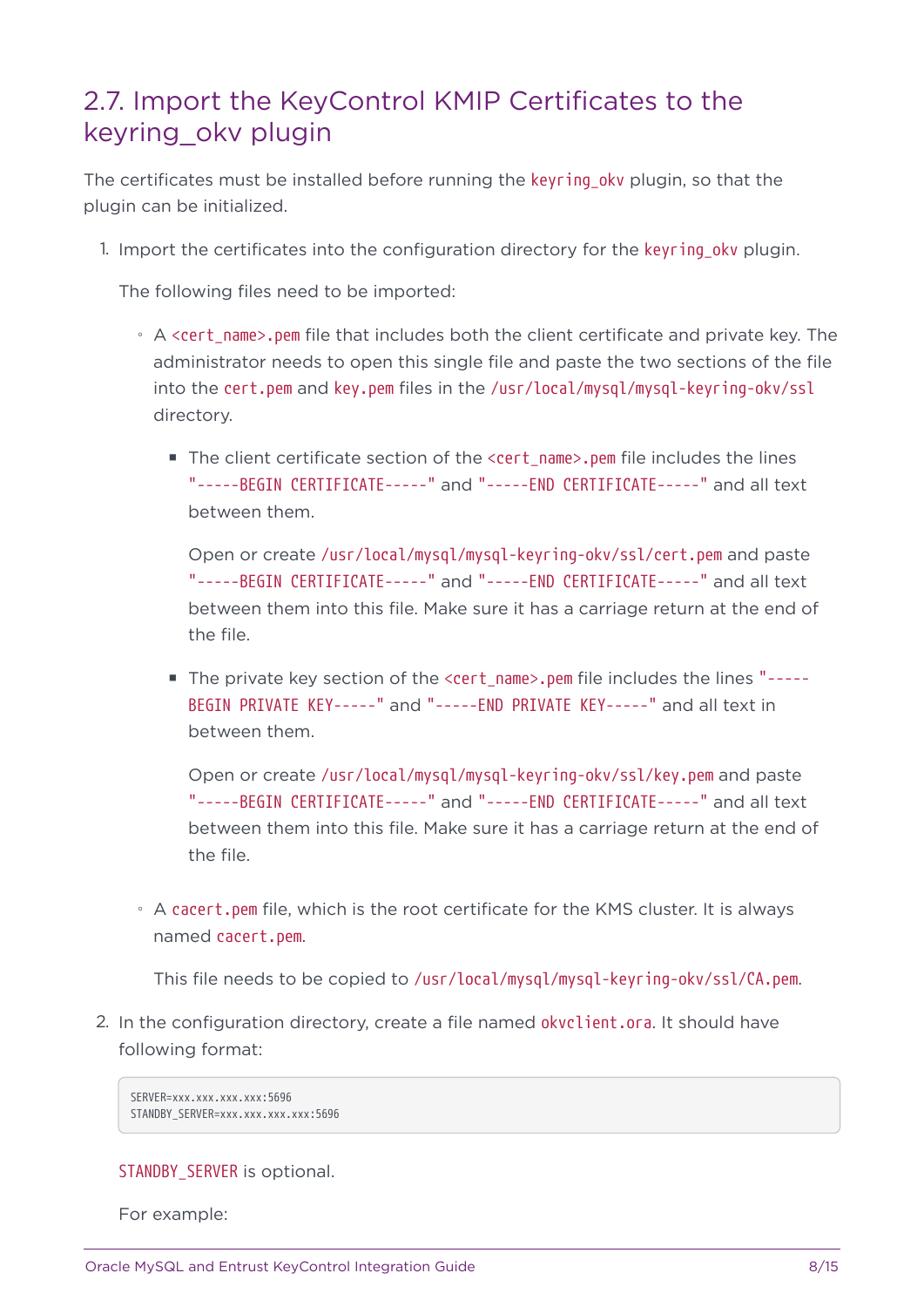SERVER=198.51.100.20:5696 STANDBY\_SERVER=198.51.100.21:5696

3. Set the permissions on these files:

```
cd /usr/local/mysql/mysql-keyring-okv
sudo chmod -R 750 mysql .
sudo chown -R mysql .
sudo chgrp -R mysql .
```
4. If the firewall is running open up the firewall for port 5696.

As the root user on the mysql server:

```
% firewall-cmd --zone=public --add-port=5696/tcp --permanent
% firewall-cmd --zone=public --add-port=5696/udp --permanent
% firewall-cmd --reload
```
5. Disable selinux the next time the server reboots.

To do this, in the /etc/selinux/config file set SELINUX=disabled.

To disable on the current shell:

% sudo setenforce 0

6. After completing the preceding procedure, restart the MySQL server:

```
% sudo systemctl restart mysqld
% sudo systemctl status mysqld
```
It loads the keyring oky plugin, which uses the files in its configuration directory to communicate with KeyControl.

#### <span id="page-8-0"></span>2.8. Verify that the keyring okv plugin is working

After configuration is complete and you restarted MySQL to load the keyring oky plugin, look in the /varlog/mysqld.log logs to make sure there are no errors when connecting to KeyControl. To verify the plugin installation, with the MySQL server running, examine the INFORMATION\_SCHEMA.PLUGINS table or use the SHOW PLUGINS statement. For example: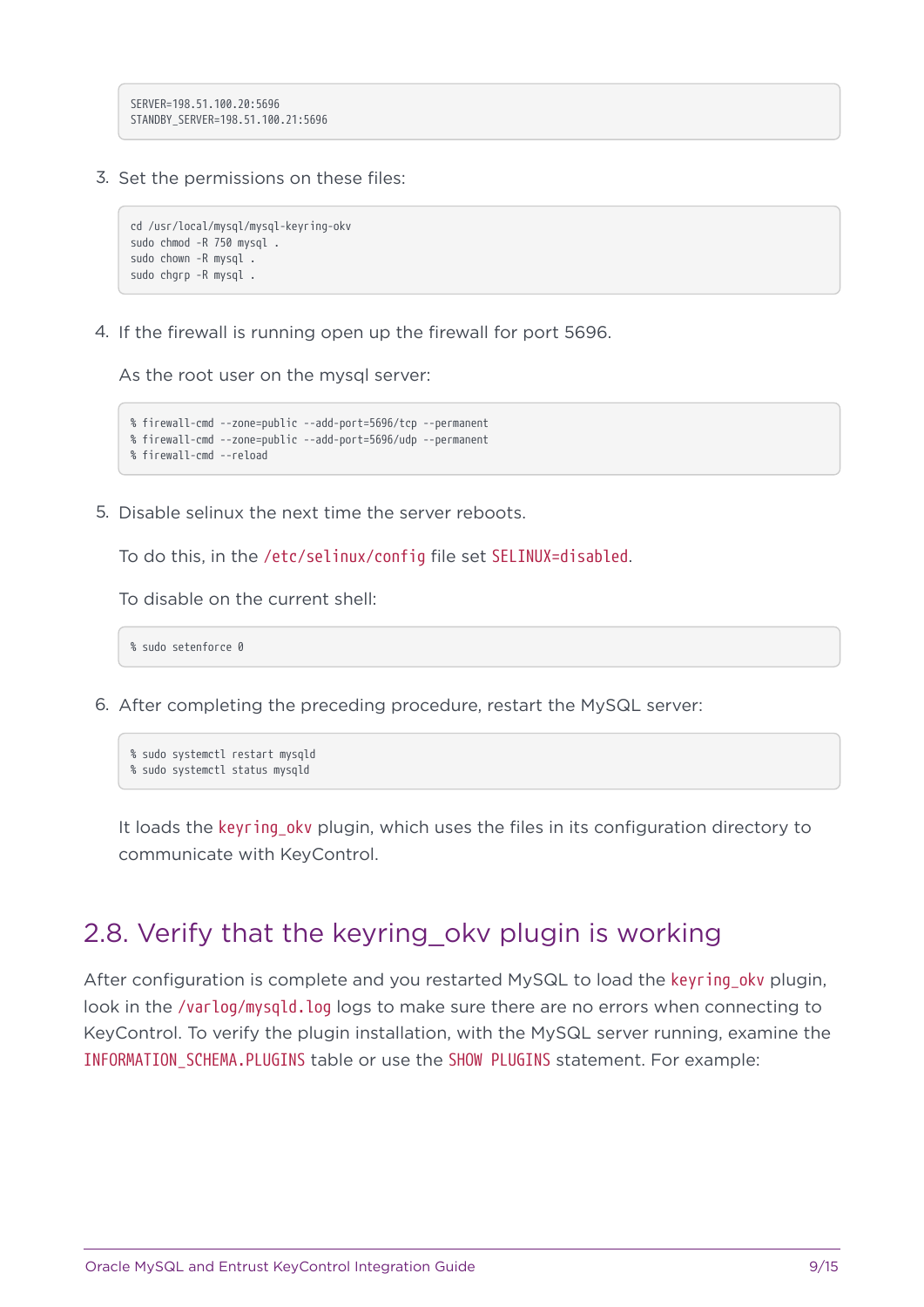mysql> SELECT PLUGIN NAME, PLUGIN STATUS FROM INFORMATION SCHEMA.PLUGINS WHERE PLUGIN NAME LIKE 'keyring%'; +-------------+---------------+ | PLUGIN\_NAME | PLUGIN\_STATUS | +-------------+---------------+ | keyring\_okv | ACTIVE | +-------------+---------------+ 1 row in set (0.00 sec)

## <span id="page-9-0"></span>2.9. Use keyring\_okv plugin to create encrypted tables

When you create the first encrypted table, InnoDB will ask keyring\_okv to generate the primary key (AES-256) in KeyControl. This primary key is used to encrypt tablespace keys. You can check the primary key in the Tenant KeyControl web interface using the **Objects** page.

InnoDB also asks KeyControl to generate a key (AES-256) for the encrypting table. The tablespace key is wrapped using the primary key and stored alongside the encrypted table. For subsequent encrypted tables, only the tablespace key is generated and the same primary key is used to wrap the tablespace key.

With KeyControl, you will see a complete audit trail if every time the primary key or tablespace key is retrieved. You will have complete control on these keys. You can revoke access to a key or disable it, to lock down your data at rest.

To create an encrypted table:

1. Log in into the MySQL database:

% mysql -u root -p<password>

2. Create the encrypted table with the following SQL:

```
CREATE DATABASE MySQL_TDE_Test;
USE MySQL_TDE_Test;
CREATE TABLE `test_encryption` (
     `id` int(10) unsigned NOT NULL AUTO_INCREMENT,
     `name` varchar(15) NOT NULL,
   PRIMARY KEY ('id')
) ENGINE=InnoDB AUTO_INCREMENT=1 DEFAULT CHARSET=latin1 ENCRYPTION = 'Y';
```
The **Objects** tab in Tenant KeyControl shows the that the key was created. For example: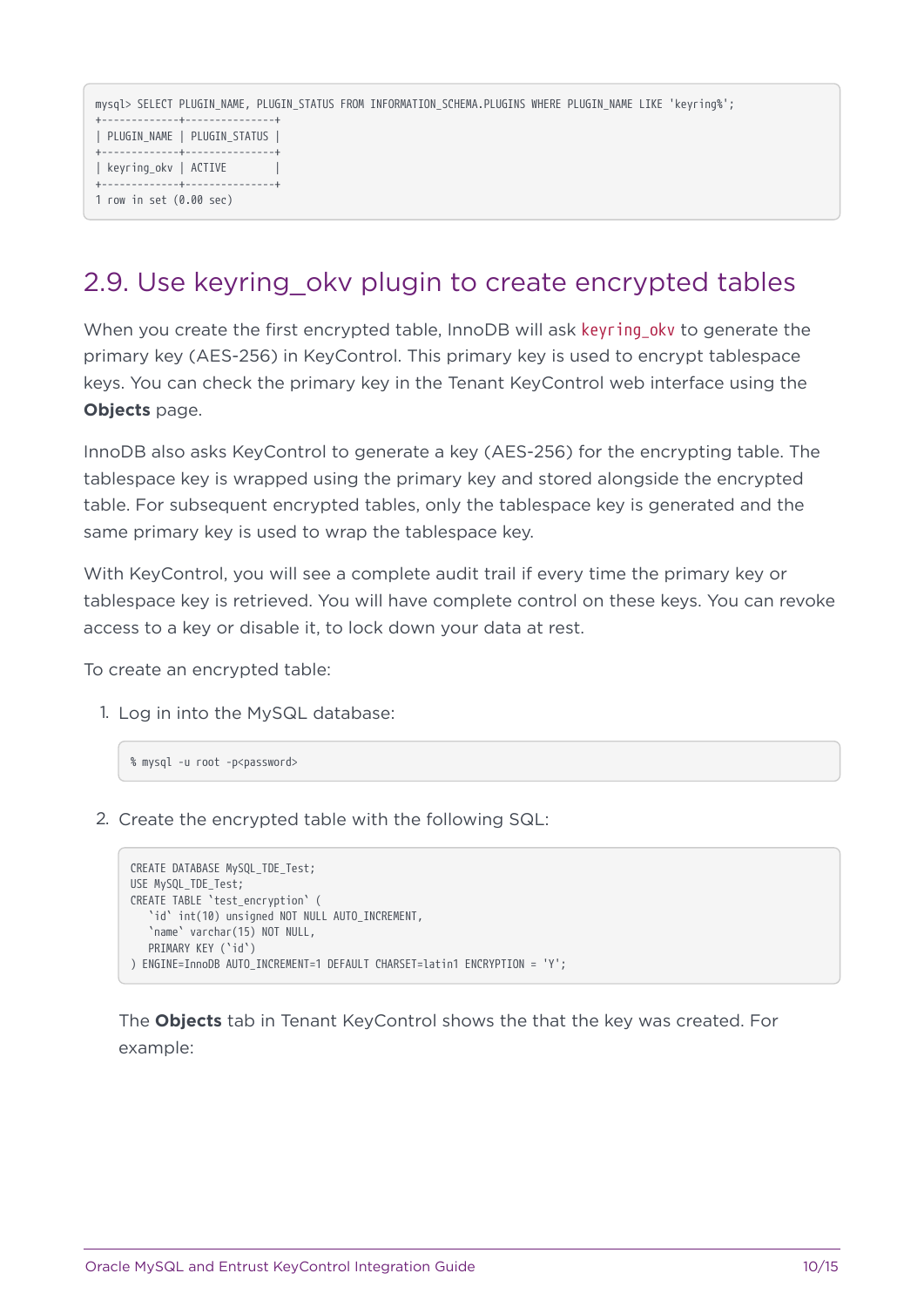| ENTRUST<br>KeyControl                                                                            |                | ּ |  |
|--------------------------------------------------------------------------------------------------|----------------|---|--|
| <b>x a</b> Audit Logs<br><b>Objects</b><br>KMIP<br>$\mathbf{x}$                                  |                |   |  |
| <b>KMIP Objects</b>                                                                              |                |   |  |
| Filter                                                                                           | <b>Actions</b> |   |  |
| UUID<br><b>Initial Date</b><br>Last Chang<br>Object Type<br>Archived<br>State                    |                |   |  |
| 9ad1c406-7d59-426a-9984-419f3dd59b9f<br>Apr 29, 2022,<br>Apr 29, 2022,<br>SymmetricKey<br>Active |                |   |  |

You can also check the **Audit Logs** tab. You should see all the KMIP operations that happened during that key creation process and retrieval. For example:

| <b>ENTRUST</b>                | KeyControl                         |                 |                                                                                                                                           |
|-------------------------------|------------------------------------|-----------------|-------------------------------------------------------------------------------------------------------------------------------------------|
| <b>Objects</b><br><b>KMIP</b> | <b>B</b> Audit Logs<br>$\mathbf x$ | $\chi$          |                                                                                                                                           |
| <b>Audit Logs</b>             |                                    |                 |                                                                                                                                           |
| Filter                        |                                    |                 | 山 Download                                                                                                                                |
| Time                          | Type                               | User            | Message                                                                                                                                   |
| Apr 29, 2022, 9:46:40 AM      | Information                        | keyringoky      | KMIP Response - Operation: AddAttribute, Object: None, UUID: 9ad1c406-7d59-426a-9984-419f3dd59b9f, Res: Success, ResMsq: "None" from KMI  |
| Apr 29, 2022, 9:46:40 AM      | Information                        | kevringokv      | KMIP Request - Operation: AddAttribute, Object: None, UUID: 9ad1c406-7d59-426a-9984-419f3dd59b9f from KMIP Client - keyringoky (IP:       |
| Apr 29, 2022, 9:46:40 AM      | Information                        | keyringokv      | KMIP Response - Operation: Activate, Object: None, UUID: 9ad1c406-7d59-426a-9984-419f3dd59b9f, Res: Success, ResMsg: "None" from KMIP Cli |
| Apr 29, 2022, 9:46:40 AM      | Information                        | keyringokv      | KMIP Request - Operation: Activate, Object: None, UUID: 9ad1c406-7d59-426a-9984-419f3dd59b9f from KMIP Client - keyringoky (IP:           |
| Apr 29, 2022, 9:46:39 AM      | Information                        | keyringoky      | KMIP Response - Operation: AddAttribute, Object: None, UUID: 9ad1c406-7d59-426a-9984-419f3dd59b9f, Res: Success, ResMsq: "None" from KMI  |
| Apr 29, 2022, 9:46:39 AM      | Information                        | kevringokv      | KMIP Request - Operation: AddAttribute, Object: None, UUID: 9ad1c406-7d59-426a-9984-419f3dd59b9f from KMIP Client - keyringoky (IP:       |
| Apr 29, 2022, 9:46:39 AM      | Information                        | keyringokv      | KMIP Response - Operation: AddAttribute, Object: None, UUID: 9ad1c406-7d59-426a-9984-419f3dd59b9f, Res: Success, ResMsg: "None" from KMI  |
| Apr 29, 2022, 9:46:39 AM      | Information                        | keyringoky      | KMIP Request - Operation: AddAttribute, Object: None, UUID: 9ad1c406-7d59-426a-9984-419f3dd59b9f from KMIP Client - keyringoky (IP:       |
| Apr 29, 2022, 9:46:39 AM      | Information                        | keyringoky      | KMIP Response - Operation: Create, Object: SymmetricKey, UUID: 9ad1c406-7d59-426a-9984-419f3dd59b9f, Res: Success, ResMsq: "None" from K  |
| Apr 29, 2022, 9:46:39 AM      | Information                        | keyringokv      | KMIP Request - Operation: Create, Object: SymmetricKey, UUID: from KMIP Client - keyringoky (IP:<br>(47650)                               |
| Apr 29, 2022, 9:43:07 AM      | Information                        | htuser@<br>com  | User 'htuser@<br>.com' logged in successfully.                                                                                            |
| Apr 28, 2022, 3:56:21 PM      | Information                        | htuser@<br>com  | User 'htuser@<br>.com' logged in successfully.                                                                                            |
| Apr 28, 2022, 3:56:12 PM      | Warning                            | htuser@<br>.com | Login failure for Active Directory user htuser@<br>Reason: Authentication error<br>.com from                                              |

## <span id="page-10-0"></span>2.10. Test that encryption KeyControl is working

1. Log in into the MySQL database:

% mysql -u root -p<password>

2. Insert a record to the table that was created earlier:

```
mysql> USE MySQL_TDE_Test;
Reading table information for completion of table and column names
You can turn off this feature to get a quicker startup with -A
Database changed
mysql> INSERT INTO test_encryption VALUES (1, 'cleandro');
Query OK, 1 row affected (0.00 sec)
mysql> select * from test_encryption;
+----+----------+
| id | name |
+----+----------+
| 1 | cleandro |
+----+----------+
1 row in set (0.00 sec)
```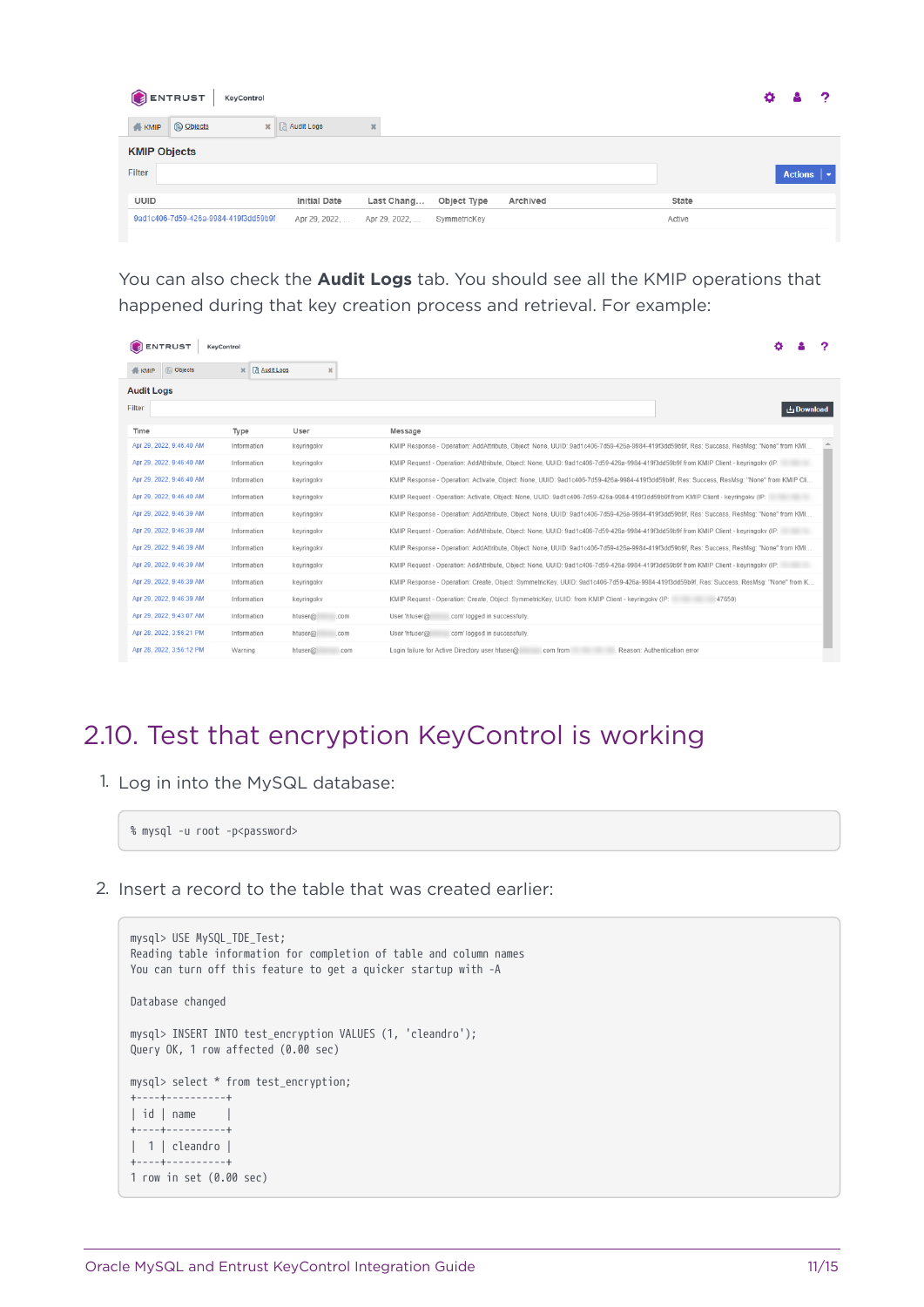3. Edit the MySQL configuration file and disable the keyring\_okv plugin:

```
% sudo vi /etc/my.cnf
#early-plugin-load=keyring_okv.so
#keyring_okv_conf_dir=/usr/local/mysql/mysql-keyring-okv
```
4. Restart MySQL:

% sudo systemctl restart mysqld

5. Check if you can read the encrypted table:

```
% mysql -u root -p<password>
mysql> use MySQL_TDE_Test;
Reading table information for completion of table and column names
You can turn off this feature to get a quicker startup with -A
Database changed
mysql> select * from test_encryption;
ERROR 3185 (HY000): Can't find master key from keyring, please check in the server log if a keyring is loaded and
initialized successfully.
```
The table is not accessible because MySQL cannot get to the master key from the keyring.

6. Re-enable the keyring in the MySQL configuration file and remove the comments you added previously:

```
% sudo vi /etc/my.cnf
early-plugin-load=keyring_okv.so
keyring_okv_conf_dir=/usr/local/mysql/mysql-keyring-okv
```
7. Restart MySQL:

% sudo systemctl restart mysqld

8. Check you can view the encrypted table: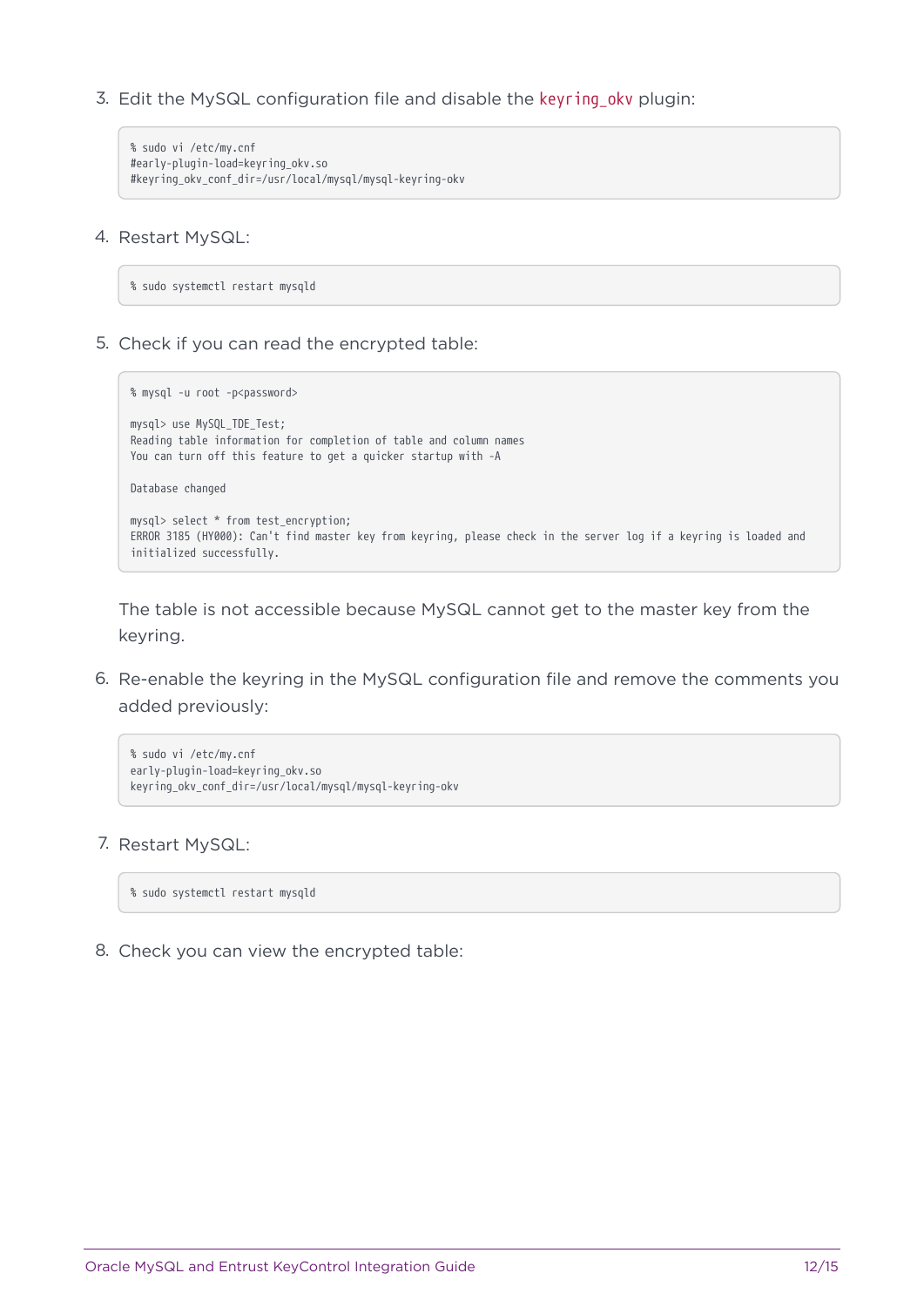```
% mysql -u root -p<password>
mysql> use MySQL_TDE_Test;
Reading table information for completion of table and column names
You can turn off this feature to get a quicker startup with -A
Database changed
mysql> select * from test_encryption;
+----+----------+
\parallel id \parallel name \parallel+----+----------+
| 1 | cleandro |
+----+----------+
1 row in set (0.00 sec)
```
This shows that the configuration of the keyring\_okv plugin using Entrust KeyControl is working.

#### <span id="page-12-0"></span>2.11. Secure the MySQL database

The information below was taken from the following Security Technical Implementation Guides (STIG) page and can be used as guideline to address confidentiality and integrity of all information at rest in a MySQL database.

#### **Group Title**

SRG-APP-000231-DB-000154

#### **Rule Title**

The MySQL Database Server 8.0 must protect the confidentiality and integrity of all information at rest.

#### **Discussion**

This control is intended to address the confidentiality and integrity of information at rest in non-mobile devices and covers user information and system information. Information at rest refers to the state of information when it is located on a secondary storage device (e.g., disk drive, tape drive) within an organizational information system. Applications and application users generate information throughout the course of their application use.

For more information, see [InnoDB Data-at-Rest Encryption](https://dev.mysql.com/doc/refman/8.0/en/innodb-data-encryption.html) in the MySQL online documentation.

User-generated data, as well as application-specific configuration data, must be protected. Organizations may choose to employ different mechanisms to achieve confidentiality and integrity protections, as appropriate.

If the confidentiality and integrity of application data is not protected, the data will be open to compromise and unauthorized modification.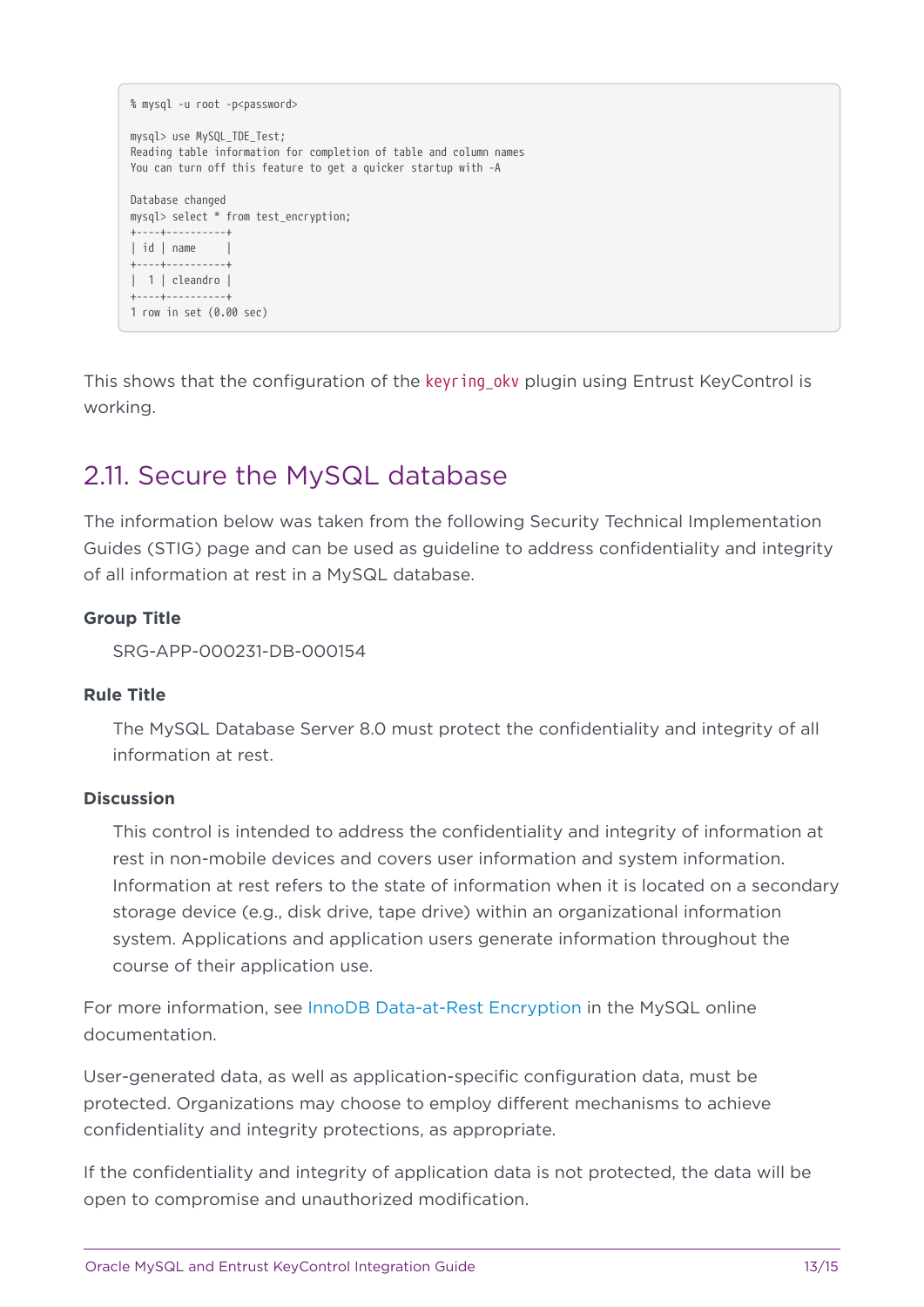Apply appropriate controls to protect the confidentiality and integrity of data at rest in the database.

Using SQL, determine if all data-at-rest is encrypted:

1. Check audit\_log\_encryption:

```
SELECT VARIABLE NAME, VARIABLE VALUE
FROM performance_schema.global_variables where variable_name = 'audit_log_encryption';
```
If audit log encryption is not set to AES, this is important.

2. Check binlog\_encryption:

```
SELECT VARIABLE_NAME, VARIABLE VALUE
FROM performance_schema.global_variables where variable_name = 'binlog_encryption';
```
If binlog\_encrypt is not set to ON, this is important.

3. Check innodb\_redo\_log\_encrypt:

```
SELECT VARIABLE_NAME, VARIABLE_VALUE
FROM performance_schema.global_variables where variable_name = 'innodb_redo_log_encrypt';
```
If innodb\_redo\_log\_encrypt is not set to ON, this is important.

4. Check innodb undo log encrypt:

```
SELECT VARIABLE_NAME, VARIABLE_VALUE
FROM performance_schema.global_variables where variable_name = 'innodb_undo_log_encrypt';
```
If innodb\_undo\_log\_encrypt is not set to ON, this is important.

5. Check general\_log:

```
SELECT VARIABLE_NAME, VARIABLE_VALUE
FROM performance_schema.global_variables
WHERE VARIABLE_NAME like 'general_log';
```
If general log is not OFF, this is important.

Using SQL, find the encryption status for all MySQL table and tablespaces:

1. Check tablespaces: